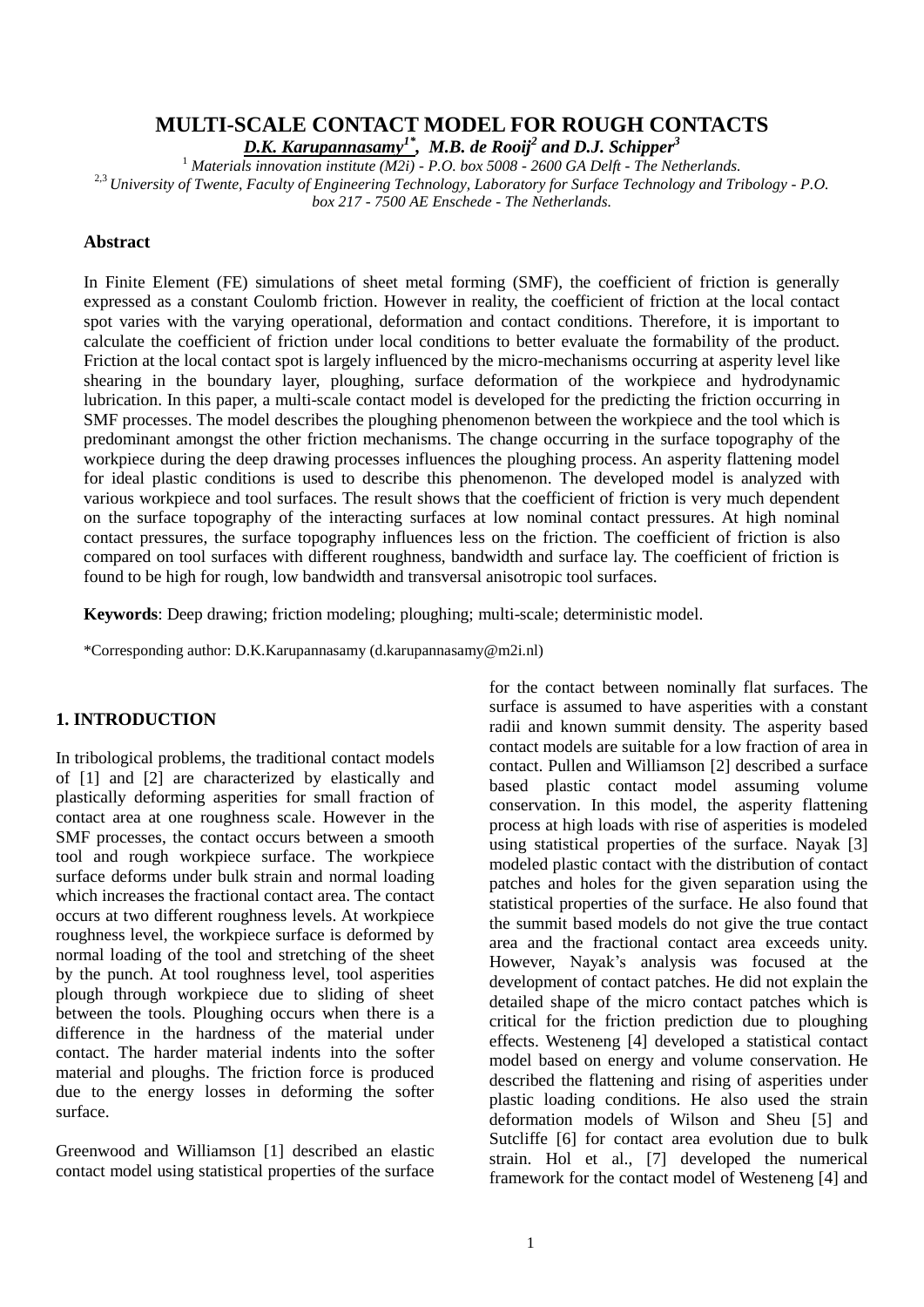applied it to large scale FE simulations. Ma et al., [8] developed a deterministic model by characterizing the micro contact patches to predict the coefficient of friction in an extrusion process due to ploughing of tool asperities through the extrudate. In their model, the contact between a flat soft surface and a rough hard surface was assumed. The characterization of micro contact patches is adopted from the work of Masen et al., [9] for plastically deforming asperities in sliding contacts.

In this work, a multi-scale contact model is developed for rough contact situations between tool and workpiece in metal forming processes. The model includes the roughnesses of both the sheet and the tool. The developed model combines the approaches of Westeneng [4] and Ma et al., [8] for describing the coefficient of friction in a SMF processes. Results will be presented for several combinations of workpiece and tool surfaces at different separation levels, so the different nominal contact pressures. It will be shown that the calculated coefficient of friction is very much dependent on the separation and the detailed surface topography of the two contacting rough surfaces, so the workpiece and tool surfaces.

# **2. DETERMINISTIC CONTACT MODEL**

A deterministic ploughing model was developed by Ma et al., [8] for an aluminum extrusion process. The contact model includes only one roughness scale (tool roughness). In an aluminum extrusion process, the workpiece is soft and at high loads it deforms onto the tool roughness resulting in a very high fractional contact area. However in SMF processes, the fractional contact area is typically lower. Therefore, it is critical to include both the roughness scales to predict the friction.



*Figure 1 : Contact between workpiece and tool at (a) workpiece roughness scale and (b) tool roughness scale.*

The multi-scale contact model is developed based on the work of [4] and [8] and applied to SMF processes. The two scales are based on the roughness of the tool and workpiece surfaces. In the workpiece roughness scale, the workpiece is assumed to be rough and the tool to be flat. The smooth tool flattens the encountered workpiece asperities as shown in Fig. 1(a).

At the largest length scale (workpiece roughness scale), the statistical model of Westeneng [4] is used to calculate the flattening of workpiece surface due to normal loading and bulk strain. At tool roughness scale, the tool is assumed to be composed of micro contacts ploughing through the plateaus on the workpiece surface as shown in Fig. 1(b). The deterministic approach is used to model the size and shape of the ploughing tool asperities as described by Ma et al., [8]. The basic process in this model can be summarized as, (see also Fig. 2)

- 1. Input of representative tool and workpiece surfaces
- 2. Calculation of the workpiece surface deformed by plastic loading and bulk strain
- 3. Contact patch identification of the workpiece
- 4. Mapping of tool asperities onto the identified contact patches
- 5. Tool asperity shape characterization
- 6. Tool indentation calculation by force equilibrium
- 7. Friction calculation





Undeformed workpiece

(a) Example of a numerically generated tool surface



Deformed workpiece Contact patches of the tool surface mapped on the deformed workpiece surface

*Figure 2 : (a) Representative workpiece and tool surfaces (1x1mm<sup>2</sup> ) and (b) Deformed workpiece surface and mapped tool surface.*

(b)

The representative workpiece surface is taken from the DC06 steel sheet using confocal microscope. The tool surfaces are digitally generated by using FFT techniques of Hu and Tonder [10] with different values for the roughness parameters. After the input of the surfaces shown in Fig.  $2(a)$ , the flattening model of [4]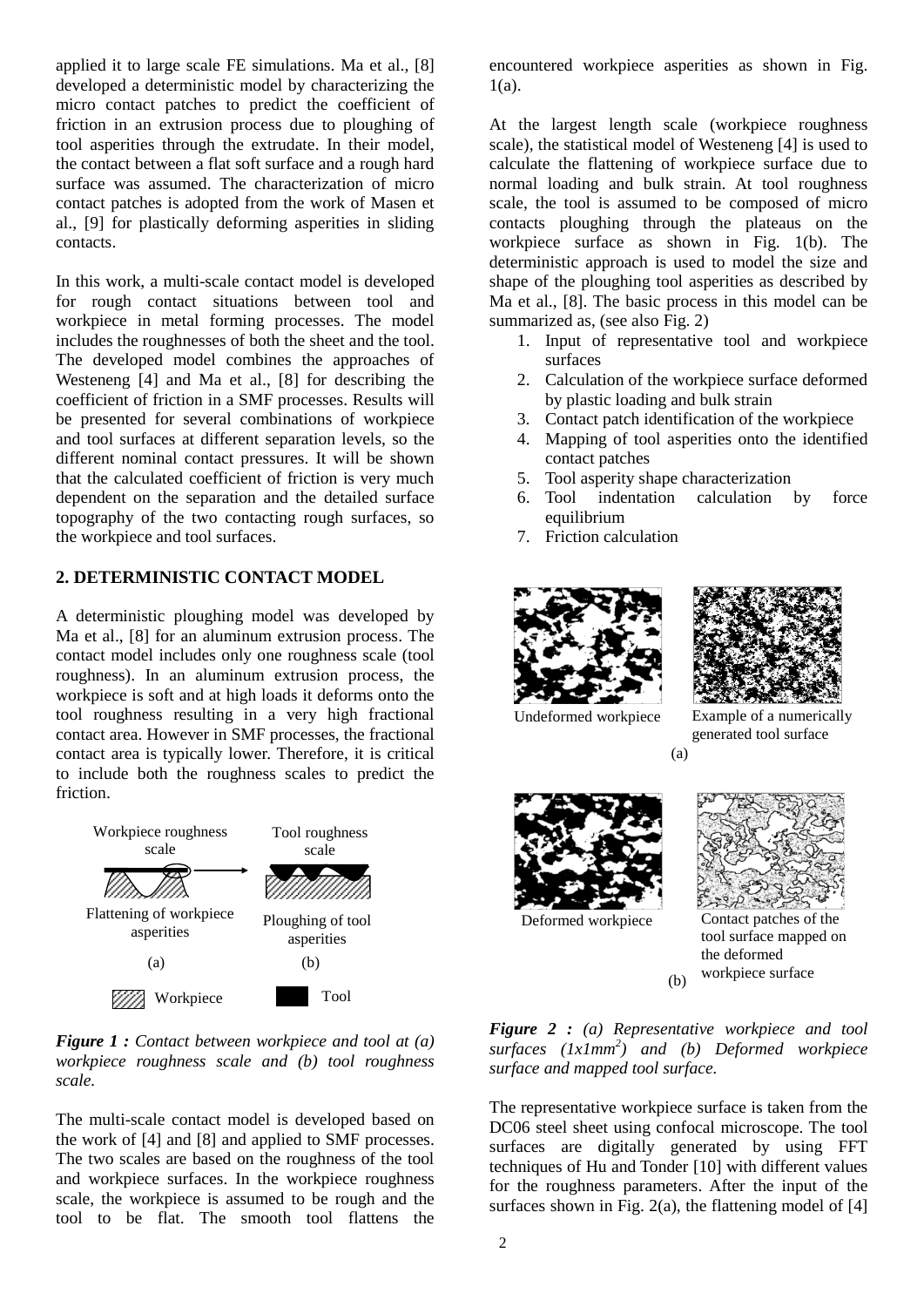is used to calculate the deformation of the workpiece surface for ideal plastic conditions. The tool contact patches are identified at the given separation distance using the binary image processing techniques. Each contact patch is identified by a cluster of pixels connected to its edge. Using the 4-connectivity criterion (4 pixels connected together makes a contact patch) contact patches are identified. The pixels which do not make a contact patch are wiped out.

The identified contact patches mapped on the tool surface are shown in Fig. 2(b). The surface heights are extracted from the given surface distribution of the tool surface. Given the tool surface height data of a contact patch, a paraboloid is constructed with an elliptical base of equal volume of the contact patches above the given tool indentation level. Thus each asperity of the tool coming into contact with the workpiece is uniquely characterized for a given tool indentation depth. The contribution of the ploughing forces to the total friction force is dependent on the attack angle here represented by, *β<sup>e</sup>* . The attack angle of an asperity is separately calculated for each asperity depending on the orientation of the elliptical base shape, *φ* with respect to the sliding direction as shown in Fig. 3. Hokkirigawa and Kato [11] extended the application of 2D slipline model of Challen and Oxley [12] to 3D scenario by introducing a shape factor  $\chi$  which was determined experimentally. The effective attack angle of an asperity, *β<sup>e</sup>* was given by Ma et al., [8] depending on the orientation of the elliptical base with respect to sliding direction as,

$$
\beta_e = 2 \arctan(\frac{h\sqrt{b^2 \cos^2 \varphi + a^2 \sin^2 \varphi}}{\chi ab})
$$
 (Eq 1)

where *h* represents the indentation depth of the tool, *a* the major radius of the contact ellipse, *b* the minor radius of the contact ellipse, *φ* the orientation of the contact ellipse,  $\chi$  the shape factor of the asperity, ( $\chi$  = 0.8).

The tool indentation depth is calculated by means of iterative procedure. The total applied load should be carried by all the tool asperities which are in contact with workpiece. In the model, it is assumed that only front half of the asperity is in contact when sliding for plastic contact conditions. The load carried by an elliptical paraboloid under plastic conditions according to [9] is given as,

$$
F_p = \pi H h \sqrt{ab} \tag{Eq 2}
$$

where *H* represents the hardness of the interface.

An average effective attack *βavg* angle is calculated by means of weighting the effective attack angle of individual asperity with its contact area of the mirco contacts as follows,

$$
\beta_{avg} = \frac{\sum_{i=1}^{m} \beta_e^i A_{cp}^i}{\alpha A_{nom}}
$$
(Eq 3)

where *m* represents the number of tool asperities in contact, *Acp* the area of the tool contact patch, *α* the fractional contact area, *Anom* the nominal contact area of the interface.



*Figure 3: Identification and characterization of tool asperities from Ma et al [8].*

#### **3. RESULTS**

For the calculations, workpiece surfaces are measured from three different spots of size 1x1 mm with a spatial resolution of 1 µm using a confocal microscope. For parametric study, various tool surfaces with different surface properties are digitally generated with the roughness properties as listed in Table 1. The calculated coefficient of friction is shown in Fig. 4(a), 5 and 6 for various dimensionless separations. The results are also shown for three different workpiece spots. The friction values are shown for various tool roughness, *Rq*, surface lay, *γ* and bandwidth parameter, *Ψ*. The surface lay is defined by the ratio of autocorrelation length of the surface in X and Y direction. The bandwidth parameter is defined by the moments of power spectral density of the surface as,

$$
\psi = \frac{m_0 m_4}{m_2^2} = \frac{\sigma_z \sigma_x}{\sigma_s^2}
$$
 (Eq 4)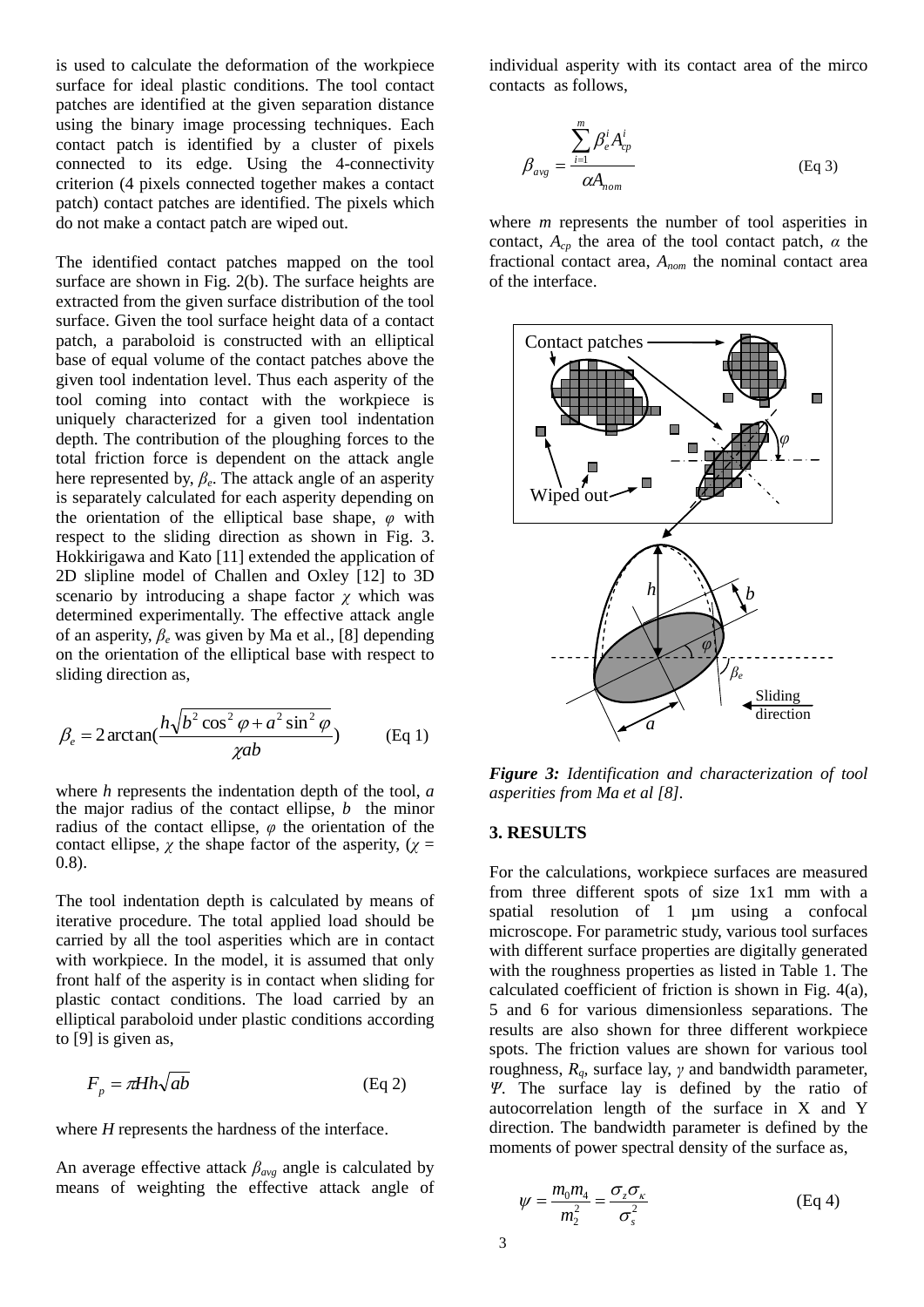where  $\sigma_z$  represents the standard deviation of the surface height,  $\sigma_k$  the standard deviation of the surface curvature,  $\sigma_s$  the standard deviation of the surface slope.

*Table 1: Tool surface parameters used in the calculation.*

| <b>Tool</b> | $R_q$ [µm] | $\gamma$ [-] | $\Psi$ [-] |
|-------------|------------|--------------|------------|
| surface     |            |              |            |
|             |            |              |            |
|             | 2          |              |            |
|             | 0.5        |              |            |
|             |            | 0.1          |            |
|             |            |              |            |
|             |            |              |            |
|             |            |              |            |

The calculated coefficient of friction is compared for tool surface 1 of three different roughness shown in Fig. 4(a). For rough tool surfaces, the asperities plough with a high contact angle through the workpiece surface. Hence, the coefficient of friction is high. However for smooth tool surfaces, the asperities are more blunt which results in a low coefficient of friction. It can also be seen that if the same tool is in contact with different workpiece surfaces, the coefficient of friction shows different trends. The difference can be explained with the formation of contact patches with workpiece. The average contact area of a patch (Total contact area / number of contact patches) of the tool surface 1 with the different workpiece surfaces is shown in Fig. 4(c). For the workpiece surface with low number of contact patches (Workpiece surface 3), tool indentation into the workpiece has to be high to balance the applied load. For the case of a high number of contact patches (Workpiece surface 1), a low value of tool indentation is sufficient to balance the applied load. At low indentation depths as shown in Fig. 4(b), the tool asperities cluster to form only small contact patches with high contact angle. This results in sharper tool asperities and results in a high coefficient of friction.

When the separation reduces (or the nominal contact pressure increases), the average area of a contact patch decreases slower for workpiece surface 1 than the other surfaces as shown in Fig. 4(c). This means that workpiece forms big contact patches in low numbers. This allows existing tool contact patches to grow bigger. This clustering of asperities results in the formation of blunt contact patches. Hence the coefficient of friction reduces with the separation for workpiece surface 1 when compared with workpiece surface 3 for the same tool surface. For workpiece surface 3, the average area of a contact patch is lower than workpiece surface 1 with the decrease in separation as shown in Fig. 4(c). This means that small





 $\Box$ ,  $\bigcirc$  and  $\diamond$  - Workpiece surface 1, 2 and 3 *(c)*

*Figure 4: (a) Calculated coefficient of friction for various workpiece surfaces with various tool surfaces of different roughness, (b) Clustering of asperities at high and low separations and (c) Average contact area of a patch of the tool surface 1 with various workpiece surfaces.*

new contact patches are formed. This also allows tool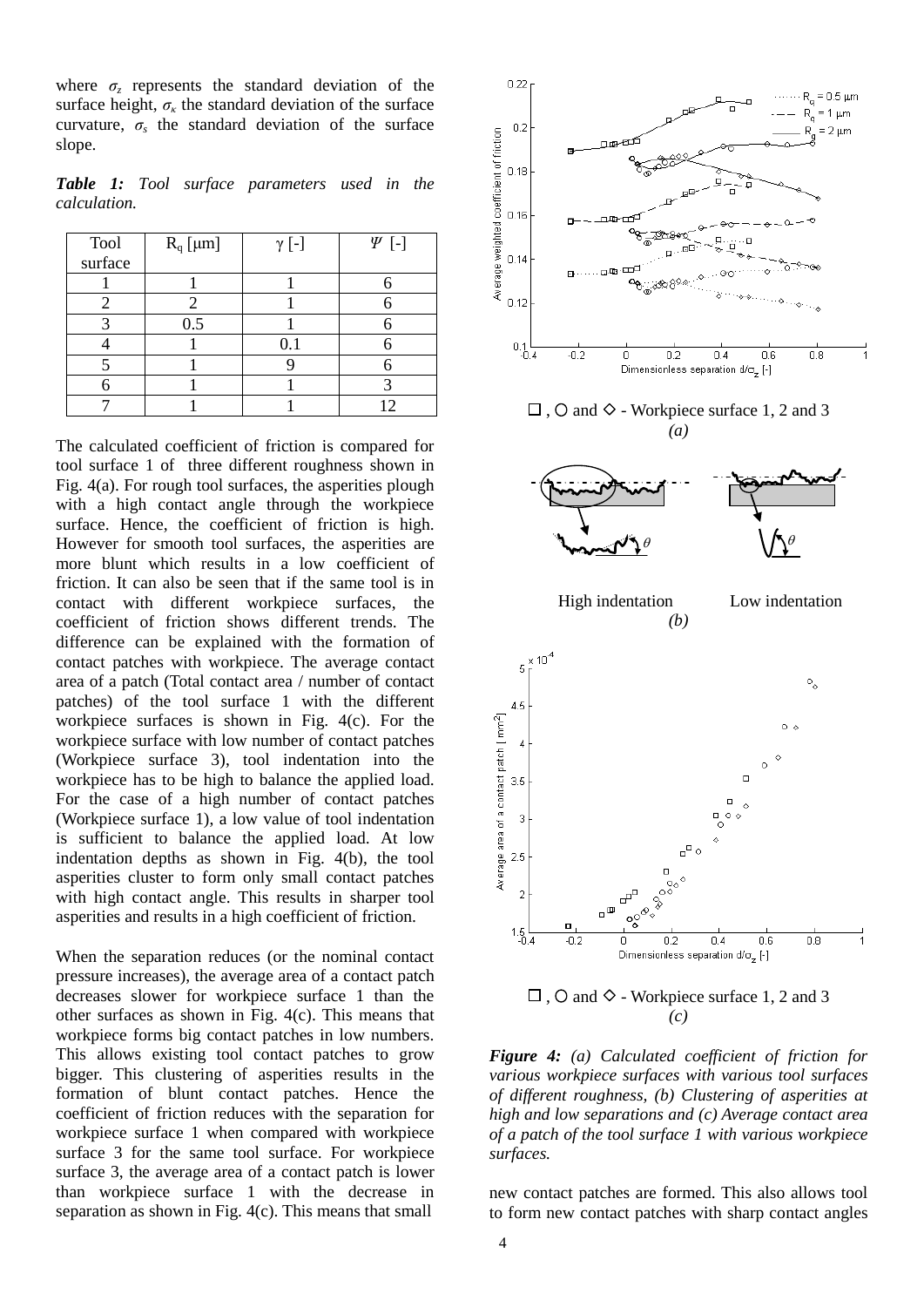which results in increase of the friction. However, for workpiece surface 2 even with lower average area of a contact patch, the coefficient of friction shows same trend as workpiece surface 1. The reason could be that there is a balance in the growth of size and number of contact patches. The growth of contact patches in workpiece surface highly influences the trend of the coefficient of friction. At high separations, the coefficient of friction is more dependent on the detailed micro geometry as compared to low values for the separation. Calculated dimensionless separation levels for a deep drawing process at a given normal load is shown in the Fig. 5. The dimensionless separation between the tool and workpiece reduces due to the application of the contact pressure. At high bulk strain levels, the material becomes softer and hence the separation levels decrease further.



*Figure 5: Calculated separation levels for a given normal load in a deep drawing process.*



*Figure 6: Calculated coefficient of friction for various workpiece surfaces in contact with tool surfaces of transversal and longitudinal surface lay.*

In Fig. 6, the coefficient of friction is shown for transverse and longitudinal lay. A transverse lay results in sharper contacts with respect to the sliding direction and produces high friction. A longitudinal lay results in blunt contacts and results in a low friction level. In Fig. 7, the results from the surfaces of low and high bandwidth parameters, *Ψ* are shown. Low bandwidth surfaces (spiky surfaces) results in a higher coefficient of friction than high bandwidth surfaces (smooth surfaces).



*Figure 7: Calculated coefficient of friction for various workpiece surfaces with tool surfaces of high and low bandwidth parameters.*

# **4. Conclusion**

A multi-scale contact model is developed for contact occurring in SMF processes for describing the friction at the local contact conditions under boundary lubrication regime. The model combines the surface deformation of the workpiece due to normal loading and eventually plastic bulk strain with a detailed geometrical description of the tool asperities ploughing through the sheet surface. Results are shown for various combinations of tool and workpiece surfaces. It has been shown that the calculated coefficient of friction is strongly dependent on the microgeometry of the tool and the workpiece, in particular at low values of the nominal contact pressure. At high nominal pressure, the coefficient of friction approaches to same value irrespective of the workpiece surface. Further it has been found that a rougher tool surface results in a higher coefficient of friction. A transverse surface lay produces higher coefficient than longitudinal surface lay. Also a low bandwidth tool surface (spiky surface) results in a higher coefficient of friction as compared to high bandwidth surface. The magnitude of the coefficient of friction values is reasonable according to the experimental knowledge.